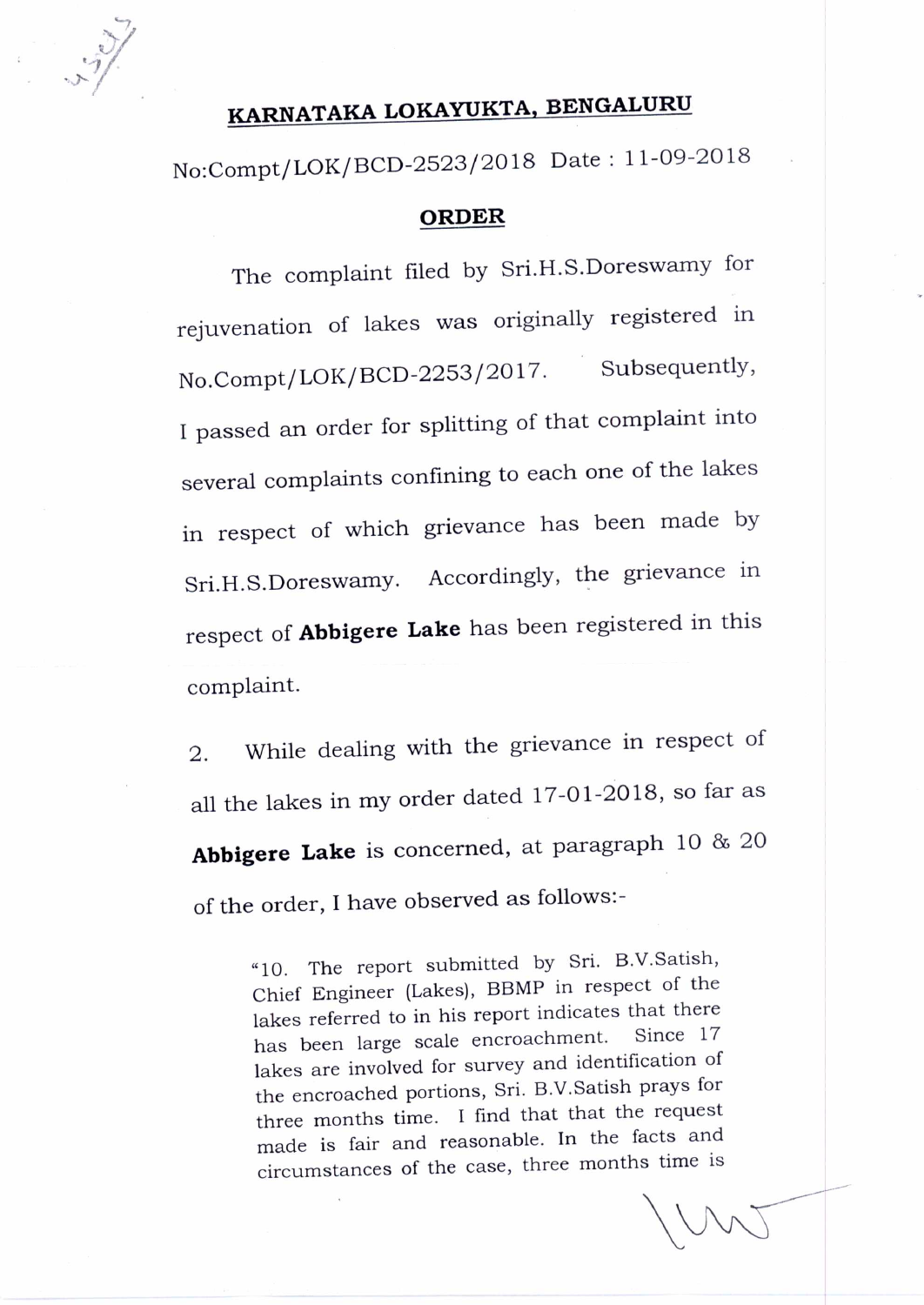granted to get all the 17/18 lakes referred to in his report surveyed and identified with reference to the encroachment made. It is also needless to point out that after survey and identification of the encroachment, the effective steps are required be taken by the BBMP to protect the lake from further encroachment and to prevent discharge of effluent substance and for the purpose of rejuvenating the said lakes"

"20. Sri. B.V.Satish, Chief Engineer has also agreed that by the next date of hearing, he will also submit a detailed project report indicating as to how each one of the lakes which are within the jurisdiction of Bruhat Bengaluru Mahanagara Palike referred to above, can be developed. The said statement is placed on record. All the authorities referred to above are required to file a status report with regard to the steps taken by the next date of hearing positively."

3. It is noticed that, so far as **Abbigere Lake** is concerned, further report regarding the action taken by the respondents has not been placed in the present complaint. It is noticed by me that, after splitting up of this case, notice to the respondents of this newly registered case has not been issued.

4. Having regard to the facts and circumstances of the case, I am of the view that, apart from the respondents impleaded for the present case, it is desirable to implead the Chairman, BWSSB as